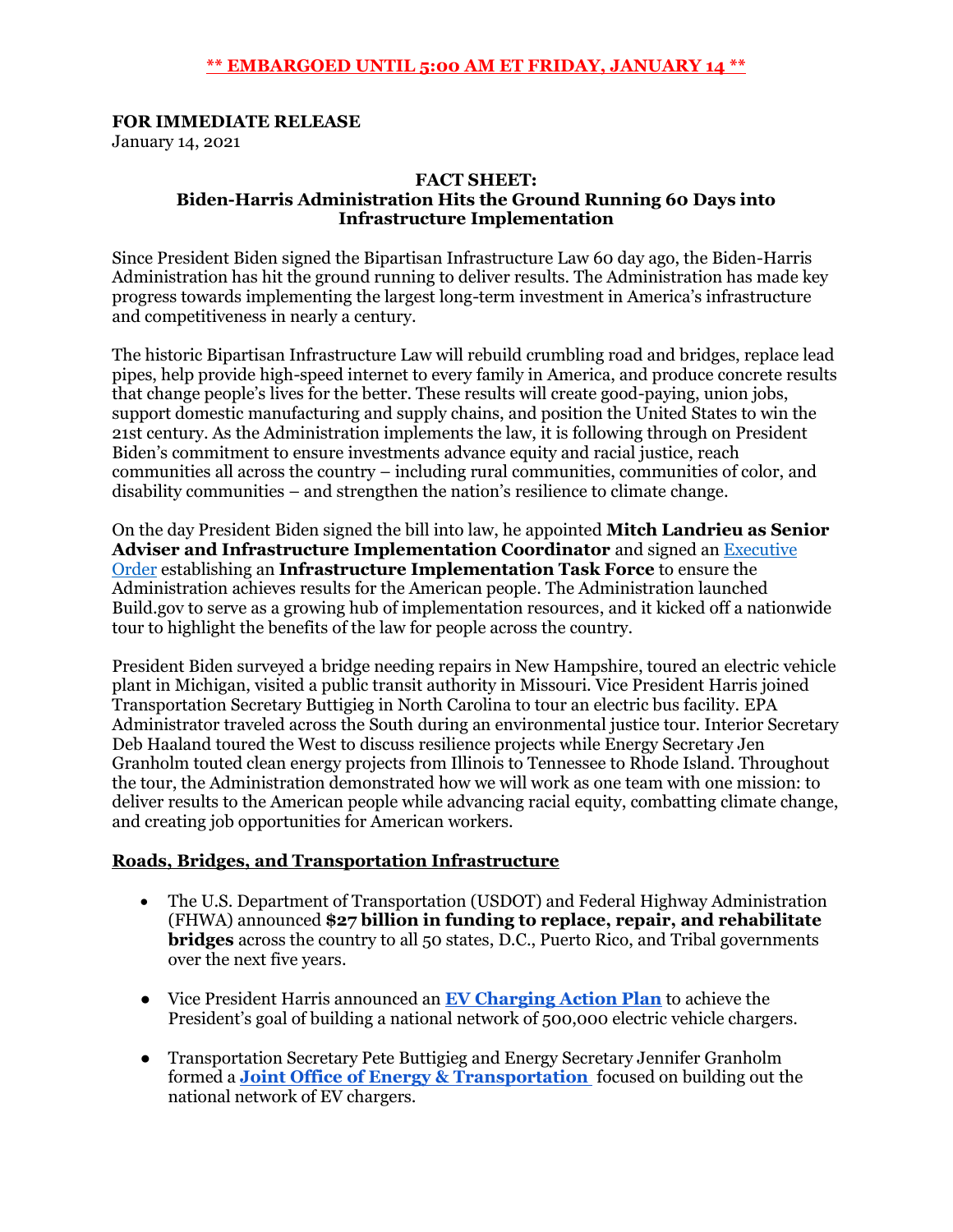- FHWA at USDOT announced **[\\$52.5 billion in Federal Highway Apportionment](https://www.transportation.gov/briefing-room/fhwa-delivers-largest-federal-highway-apportionment-decades-part-bipartisan)** for fiscal year 2022 the largest in decades for all 50 states and DC.
- The Federal Aviation Administration (FAA) at USDOT announced **[\\$3 billion for 3,075](https://www.faa.gov/newsroom/faa-announces-first-year-airport-funding-amounts-bipartisan-infrastructure-law)  [airports](https://www.faa.gov/newsroom/faa-announces-first-year-airport-funding-amounts-bipartisan-infrastructure-law)** across the country that can use investments to upgrade critical infrastructure.
- The National Highway Traffic Safety Administration (NHTSA) at USDOT announced **[\\$260 million for highway safety programs](https://www.transportation.gov/briefing-room/nhtsa-announces-260-million-grants-highway-safety-programs-made-possible-bipartisan)** to reduce traffic crashes.
- USDOT awarded \$1 billion in **[Rebuilding American Infrastructure with](https://www.transportation.gov/briefing-room/us-secretary-transportation-buttigieg-announces-nearly-1-billion-grant-awards)  [Sustainability and Equity \(RAISE\) grants](https://www.transportation.gov/briefing-room/us-secretary-transportation-buttigieg-announces-nearly-1-billion-grant-awards)** to invest in 90 major projects across 47 states funding that will be boosted by an additional \$7.5 billion in the Bipartisan Infrastructure Law.
- The Maritime Administration (MARAD) at USDOT announced \$230 million in **[Port](https://www.transportation.gov/briefing-room/us-transportation-secretary-pete-buttigieg-announces-over-241-million-grants-americas)  [Infrastructure Development grants](https://www.transportation.gov/briefing-room/us-transportation-secretary-pete-buttigieg-announces-over-241-million-grants-americas)** to improve ports, strengthen the nation's supply chains to meet demand resulting from the rapid economic recovery over the past year, and help ease inflationary pressures. Funding for this program will be boosted by an additional \$2.25 billion through the Bipartisan Infrastructure Law.

### **Water Infrastructure**

- Environmental Protection Agency (EPA) Administrator Michael Regan issued a **[letter](https://www.epa.gov/system/files/documents/2021-12/governors-bil-letter-final-508.pdf)  [to Governors](https://www.epa.gov/system/files/documents/2021-12/governors-bil-letter-final-508.pdf)** outlining the key priorities for water investments, including targeting resources to disadvantaged communities, making rapid progress on lead-free water for all, and tackling dangerous chemicals such as PFAS.
- EPA announced**[\\$7.4 billion in funding allocations](https://www.epa.gov/newsreleases/epa-announces-water-infrastructure-funding-states-through-bipartisan-infrastructure#:~:text=EPA%20will%20allocate%20%247.4%20billion,America%20and%20in%20urban%20centers.)** for states to upgrade America's aging water infrastructure, sewerage systems, pipes and service lines, and more.
- Vice President Harris announced a **[Lead Pipe and Paint Action Plan](https://www.whitehouse.gov/briefing-room/statements-releases/2021/12/16/fact-sheet-the-biden-harris-lead-pipe-and-paint-action-plan/)** to replace all of the nation's lead pipes in the next decade and expand access to clean drinking water.

# **High-Speed Internet**

- The Federal Communications Commission launched the **Affordable Connectivity Program** providing broadband subsidies of up to \$30/month for low-income households (up to \$75/month for households on Tribal Lands) and up to \$100 towards the purchase of a desktop, laptop or tablet computer.
- The U.S. Department of Agriculture (USDA) began accepting applications for the \$1.15 billion **[ReConnect rural broadband program](https://www.usda.gov/media/press-releases/2021/11/24/usda-begins-accepting-applications-115-billion-loans-and-grants)** for loans and grants to state, local or territory governments, corporations, Native American Tribes and limited liability companies and cooperative organizations to help people in rural areas get access to highspeed internet, which will be boosted by the infrastructure law.
- Vice President Harris and the Department of Commerce (DOC) announced the [first](https://www.ntia.doc.gov/press-release/2021/department-commerce-s-ntia-awards-first-grants-tribal-groups-seeking-expand) and [second](https://www.ntia.doc.gov/press-release/2021/department-commerce-s-ntia-awards-additional-1m-grants-tribal-groups-seeking) sets of grants for the **[Tribal Broadband Connectivity Program](https://www.commerce.gov/news/press-releases/2021/11/department-commerces-ntia-awards-first-grants-tribal-groups-seeking)**, totaling \$2.4 [million,](https://www.commerce.gov/news/press-releases/2021/12/commerce-awards-42-million-expand-broadband-tribal-communities-arizona) which is receiving additional funding through the Bipartisan Infrastructure Law.